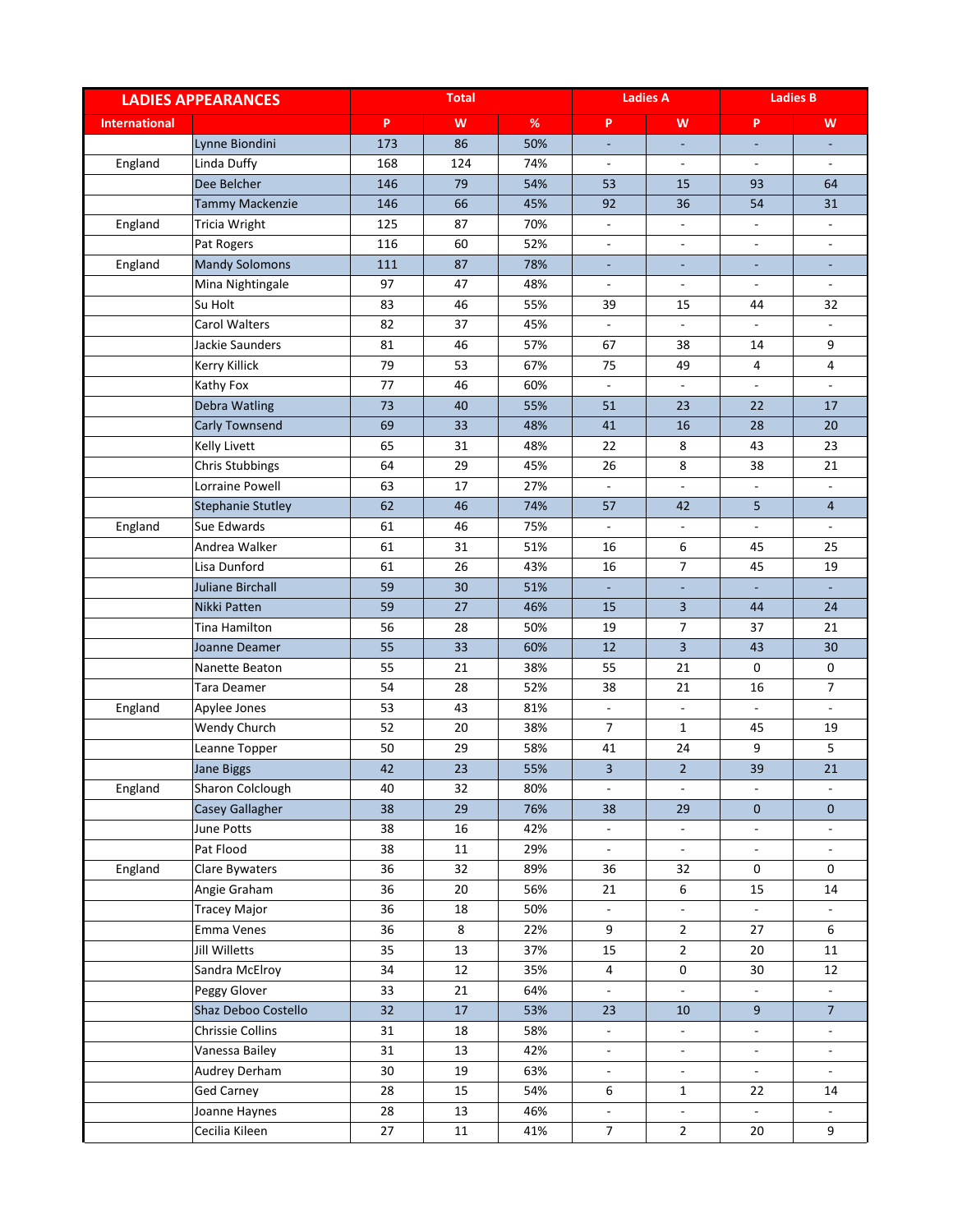| P<br>W<br>$\%$<br>P<br>W<br>P<br>W<br><b>International</b><br><b>Tracey Wotton</b><br>26<br>14<br>54%<br>$\frac{1}{2}$<br>÷<br>$\overline{\phantom{a}}$<br>$\overline{\phantom{a}}$<br>Hayley Plume<br>24<br>22<br>92%<br>0<br>24<br>22<br>0<br>$\overline{7}$<br>Carole Halden<br>23<br>30%<br>÷,<br>$\blacksquare$<br>$\overline{\phantom{a}}$<br>$\overline{\phantom{a}}$<br>21<br>9<br>Annabelle Long<br>43%<br>$\overline{\phantom{a}}$<br>$\blacksquare$<br>$\overline{\phantom{a}}$<br>$\overline{\phantom{a}}$<br>20<br>13<br>Shirley Hall<br>65%<br>ä,<br>$\Box$<br>$\omega$<br>$\overline{a}$<br>20<br>50%<br>Sue Deane<br>$10\,$<br>$\overline{\phantom{a}}$<br>$\overline{\phantom{a}}$<br>$\overline{\phantom{a}}$<br>$\overline{a}$<br>Anna Scott<br>18<br>13<br>72%<br>$\qquad \qquad \blacksquare$<br>$\overline{\phantom{a}}$<br>$\overline{\phantom{a}}$<br>-<br><b>Rita Morris</b><br>18<br>9<br>50%<br>$\blacksquare$<br>$\blacksquare$<br>$\frac{1}{2}$<br>$\blacksquare$<br><b>Tricia Davies</b><br>6<br>33%<br>18<br>$\overline{\phantom{a}}$<br>÷,<br>$\frac{1}{2}$<br>$\overline{\phantom{a}}$<br><b>Tracey Fowell</b><br>17<br>$\overline{4}$<br>24%<br>$\blacksquare$<br>÷,<br>$\overline{\phantom{a}}$<br>$\overline{\phantom{a}}$<br>Lynn Ormond<br>16<br>11<br>69%<br>$\frac{1}{2}$<br>$\overline{\phantom{a}}$<br>$\frac{1}{2}$<br>$\overline{\phantom{a}}$<br>16<br>69%<br>Pat Baker<br>11<br>÷,<br>$\overline{\phantom{0}}$<br>$\overline{\phantom{a}}$<br>$\overline{\phantom{a}}$<br>16<br><b>Tina Brown</b><br>9<br>56%<br>$\overline{\phantom{0}}$<br>$\qquad \qquad \blacksquare$<br>$\overline{\phantom{a}}$<br>$\overline{\phantom{a}}$<br>6<br>Marie Moylan<br>16<br>38%<br>$\qquad \qquad \blacksquare$<br>$\blacksquare$<br>$\overline{\phantom{a}}$<br>$\overline{\phantom{a}}$<br><b>Jill Bailes</b><br>16<br>4<br>25%<br>$\overline{\phantom{a}}$<br>$\overline{\phantom{a}}$<br>$\overline{\phantom{0}}$<br>$\overline{\phantom{a}}$<br><b>Babs Evans</b><br>15<br>8<br>53%<br>$\overline{\phantom{a}}$<br>$\overline{\phantom{a}}$<br>$\overline{\phantom{a}}$<br>$\blacksquare$<br>15<br>8<br>53%<br>Phyllis Blake<br>$\overline{\phantom{a}}$<br>$\overline{\phantom{a}}$<br>$\blacksquare$<br>$\overline{a}$<br>$\overline{7}$<br><b>Francis Aldis</b><br>15<br>47%<br>$\overline{\phantom{a}}$<br>$\overline{\phantom{a}}$<br>$\overline{\phantom{a}}$<br>$\overline{\phantom{0}}$<br>14<br>8<br>Joan Bioletti<br>57%<br>$\blacksquare$<br>$\overline{\phantom{a}}$<br>$\overline{\phantom{a}}$<br>÷,<br>5<br>Doris Stansbury<br>14<br>36%<br>$\blacksquare$<br>$\overline{\phantom{a}}$<br>$\overline{\phantom{a}}$<br>÷,<br>5<br>Jane Shearing<br>14<br>36%<br>$\overline{\phantom{a}}$<br>$\overline{\phantom{a}}$<br>$\overline{\phantom{a}}$<br>$\overline{\phantom{a}}$<br>13<br>10<br>77%<br>Jill Anthony<br>÷.<br>$\frac{1}{2}$<br>$\overline{\phantom{a}}$<br>$\blacksquare$<br>June Murphy<br>8<br>13<br>62%<br>0<br>0<br>8<br>13<br>6<br>Linda Johnstone<br>13<br>46%<br>$\blacksquare$<br>$\frac{1}{2}$<br>$\overline{\phantom{a}}$<br>$\overline{\phantom{a}}$<br>Pauline Holland<br>13<br>6<br>46%<br>$\overline{\phantom{a}}$<br>$\overline{\phantom{a}}$<br>$\overline{\phantom{a}}$<br>٠<br>Sue Scully<br>13<br>4<br>31%<br>$\qquad \qquad \blacksquare$<br>$\blacksquare$<br>$\overline{a}$<br>$\overline{\phantom{a}}$<br>Nikki Waller<br>3<br>12<br>25%<br>$\frac{1}{2}$<br>$\overline{\phantom{a}}$<br>$\blacksquare$<br>$\blacksquare$<br>$\boldsymbol{6}$<br>Jane Johnson<br>$11\,$<br>55%<br>6<br>0<br>0<br>11<br>11<br>6<br>Ruth Anglezark<br>55%<br>$\Box$<br>÷,<br>$\overline{\phantom{a}}$<br>$\overline{\phantom{a}}$<br>5<br>Eileen Jackson<br>11<br>45%<br>$\blacksquare$<br>$\blacksquare$<br>$\overline{\phantom{a}}$<br>$\overline{\phantom{0}}$<br>5<br>Lesley Slater<br>11<br>45%<br>÷,<br>$\overline{\phantom{a}}$<br>÷,<br>$\overline{\phantom{a}}$<br>5<br>Shirley Taft<br>11<br>45%<br>$\overline{\phantom{a}}$<br>$\overline{\phantom{a}}$<br>$\overline{\phantom{0}}$<br>$\overline{\phantom{a}}$<br>Carole Belcher<br>10<br>$\mathbf{1}$<br>10%<br>0<br>0<br>10<br>$\mathbf{1}$<br>9<br>9<br>9<br>9<br>England<br>Maureen Flowers<br>100%<br>0<br>0<br>9<br>5<br>5<br>56%<br>9<br>$\mathsf{O}$<br>Sue Baker<br>0<br>$\overline{\mathbf{3}}$<br>8<br>Karen Smith<br>38%<br>÷,<br>÷.<br>÷.<br>$\overline{\phantom{a}}$<br>8<br>$\mathbf{3}$<br>Sandy Thomas<br>38%<br>$\overline{\phantom{a}}$<br>$\overline{\phantom{a}}$<br>$\overline{\phantom{a}}$<br>$\overline{\phantom{a}}$<br>$\overline{7}$<br>$\overline{4}$<br>Kathy Finch<br>57%<br>$\frac{1}{2}$<br>$\overline{\phantom{a}}$<br>$\overline{\phantom{a}}$<br>$\overline{\phantom{a}}$<br>$\overline{7}$<br>Sue Morgan<br>$\overline{\mathbf{4}}$<br>57%<br>$\Box$<br>÷,<br>$\Box$<br>$\blacksquare$<br>Sue Condon<br>$\overline{7}$<br>$\overline{2}$<br>29%<br>$\overline{2}$<br>3<br>0<br>4<br>$\overline{7}$<br>Sylvia Kelly<br>$\overline{2}$<br>29%<br>÷<br>$\overline{\phantom{a}}$<br>$\blacksquare$<br>$\overline{\phantom{a}}$<br><b>Judy Campbell</b><br>6<br>$\overline{4}$<br>67%<br>÷,<br>٠<br>$\blacksquare$<br>$\overline{\phantom{a}}$<br>Marge Robinson<br>6<br>$\overline{2}$<br>33%<br>$\overline{\phantom{a}}$<br>$\overline{\phantom{a}}$<br>$\overline{\phantom{a}}$<br>۰.<br>6<br>Carole Ash<br>$\mathbf{1}$<br>17%<br>÷,<br>$\frac{1}{2}$<br>$\overline{\phantom{a}}$<br>$\mathbf{r}$<br>6<br>Liz Fletcher<br>$\mathbf 1$<br>17%<br>0<br>6<br>0<br>$\mathbf{1}$<br>6<br>Rose Newman<br>$\mathbf{1}$<br>17%<br>÷<br>$\blacksquare$<br>$\blacksquare$<br>$\blacksquare$<br>Julia Nichols<br>6<br>0<br>0%<br>$\mathsf{O}\xspace$<br>$\mathbf 0$<br>6<br>0<br>$6\phantom{a}$<br>Nicola Watling<br>$\mathsf{O}\xspace$<br>$\overline{0}$<br>6<br>0%<br>$\mathbf{0}$<br>$\mathbf{0}$<br>5<br>$\mathsf{3}$<br>Francesca Greenaway<br>60%<br>۰<br>5<br>$\overline{2}$<br>5<br>$\overline{2}$<br>40%<br>$\mathbf 0$<br>0<br>Leanne Billington | <b>LADIES APPEARANCES</b> |  | <b>Total</b> |  |  | <b>Ladies A</b> |  | <b>Ladies B</b> |  |
|-----------------------------------------------------------------------------------------------------------------------------------------------------------------------------------------------------------------------------------------------------------------------------------------------------------------------------------------------------------------------------------------------------------------------------------------------------------------------------------------------------------------------------------------------------------------------------------------------------------------------------------------------------------------------------------------------------------------------------------------------------------------------------------------------------------------------------------------------------------------------------------------------------------------------------------------------------------------------------------------------------------------------------------------------------------------------------------------------------------------------------------------------------------------------------------------------------------------------------------------------------------------------------------------------------------------------------------------------------------------------------------------------------------------------------------------------------------------------------------------------------------------------------------------------------------------------------------------------------------------------------------------------------------------------------------------------------------------------------------------------------------------------------------------------------------------------------------------------------------------------------------------------------------------------------------------------------------------------------------------------------------------------------------------------------------------------------------------------------------------------------------------------------------------------------------------------------------------------------------------------------------------------------------------------------------------------------------------------------------------------------------------------------------------------------------------------------------------------------------------------------------------------------------------------------------------------------------------------------------------------------------------------------------------------------------------------------------------------------------------------------------------------------------------------------------------------------------------------------------------------------------------------------------------------------------------------------------------------------------------------------------------------------------------------------------------------------------------------------------------------------------------------------------------------------------------------------------------------------------------------------------------------------------------------------------------------------------------------------------------------------------------------------------------------------------------------------------------------------------------------------------------------------------------------------------------------------------------------------------------------------------------------------------------------------------------------------------------------------------------------------------------------------------------------------------------------------------------------------------------------------------------------------------------------------------------------------------------------------------------------------------------------------------------------------------------------------------------------------------------------------------------------------------------------------------------------------------------------------------------------------------------------------------------------------------------------------------------------------------------------------------------------------------------------------------------------------------------------------------------------------------------------------------------------------------------------------------------------------------------------------------------------------------------------------------------------------------------------------------------------------------------------------------------------------------------------------------------------------------------------------------------------------------------------------------------------------------------------------------------------------------------------------------------------------------------------------------------------------------------------------------------------------------------------------------------------------------------------------------------------------------------------------------------------------------------------------------------------------------------------------------------------------------------------------------------------------------------------------------------------------------------------------------------------------------------------------------------------------------------------------------------------------------------------------------------------------------------------------------------------------------------------------------------------------------------------------------------------------------------------------------------------------------------------------------------------------------------------------------------------------------------------|---------------------------|--|--------------|--|--|-----------------|--|-----------------|--|
|                                                                                                                                                                                                                                                                                                                                                                                                                                                                                                                                                                                                                                                                                                                                                                                                                                                                                                                                                                                                                                                                                                                                                                                                                                                                                                                                                                                                                                                                                                                                                                                                                                                                                                                                                                                                                                                                                                                                                                                                                                                                                                                                                                                                                                                                                                                                                                                                                                                                                                                                                                                                                                                                                                                                                                                                                                                                                                                                                                                                                                                                                                                                                                                                                                                                                                                                                                                                                                                                                                                                                                                                                                                                                                                                                                                                                                                                                                                                                                                                                                                                                                                                                                                                                                                                                                                                                                                                                                                                                                                                                                                                                                                                                                                                                                                                                                                                                                                                                                                                                                                                                                                                                                                                                                                                                                                                                                                                                                                                                                                                                                                                                                                                                                                                                                                                                                                                                                                                                                                                                       |                           |  |              |  |  |                 |  |                 |  |
|                                                                                                                                                                                                                                                                                                                                                                                                                                                                                                                                                                                                                                                                                                                                                                                                                                                                                                                                                                                                                                                                                                                                                                                                                                                                                                                                                                                                                                                                                                                                                                                                                                                                                                                                                                                                                                                                                                                                                                                                                                                                                                                                                                                                                                                                                                                                                                                                                                                                                                                                                                                                                                                                                                                                                                                                                                                                                                                                                                                                                                                                                                                                                                                                                                                                                                                                                                                                                                                                                                                                                                                                                                                                                                                                                                                                                                                                                                                                                                                                                                                                                                                                                                                                                                                                                                                                                                                                                                                                                                                                                                                                                                                                                                                                                                                                                                                                                                                                                                                                                                                                                                                                                                                                                                                                                                                                                                                                                                                                                                                                                                                                                                                                                                                                                                                                                                                                                                                                                                                                                       |                           |  |              |  |  |                 |  |                 |  |
|                                                                                                                                                                                                                                                                                                                                                                                                                                                                                                                                                                                                                                                                                                                                                                                                                                                                                                                                                                                                                                                                                                                                                                                                                                                                                                                                                                                                                                                                                                                                                                                                                                                                                                                                                                                                                                                                                                                                                                                                                                                                                                                                                                                                                                                                                                                                                                                                                                                                                                                                                                                                                                                                                                                                                                                                                                                                                                                                                                                                                                                                                                                                                                                                                                                                                                                                                                                                                                                                                                                                                                                                                                                                                                                                                                                                                                                                                                                                                                                                                                                                                                                                                                                                                                                                                                                                                                                                                                                                                                                                                                                                                                                                                                                                                                                                                                                                                                                                                                                                                                                                                                                                                                                                                                                                                                                                                                                                                                                                                                                                                                                                                                                                                                                                                                                                                                                                                                                                                                                                                       |                           |  |              |  |  |                 |  |                 |  |
|                                                                                                                                                                                                                                                                                                                                                                                                                                                                                                                                                                                                                                                                                                                                                                                                                                                                                                                                                                                                                                                                                                                                                                                                                                                                                                                                                                                                                                                                                                                                                                                                                                                                                                                                                                                                                                                                                                                                                                                                                                                                                                                                                                                                                                                                                                                                                                                                                                                                                                                                                                                                                                                                                                                                                                                                                                                                                                                                                                                                                                                                                                                                                                                                                                                                                                                                                                                                                                                                                                                                                                                                                                                                                                                                                                                                                                                                                                                                                                                                                                                                                                                                                                                                                                                                                                                                                                                                                                                                                                                                                                                                                                                                                                                                                                                                                                                                                                                                                                                                                                                                                                                                                                                                                                                                                                                                                                                                                                                                                                                                                                                                                                                                                                                                                                                                                                                                                                                                                                                                                       |                           |  |              |  |  |                 |  |                 |  |
|                                                                                                                                                                                                                                                                                                                                                                                                                                                                                                                                                                                                                                                                                                                                                                                                                                                                                                                                                                                                                                                                                                                                                                                                                                                                                                                                                                                                                                                                                                                                                                                                                                                                                                                                                                                                                                                                                                                                                                                                                                                                                                                                                                                                                                                                                                                                                                                                                                                                                                                                                                                                                                                                                                                                                                                                                                                                                                                                                                                                                                                                                                                                                                                                                                                                                                                                                                                                                                                                                                                                                                                                                                                                                                                                                                                                                                                                                                                                                                                                                                                                                                                                                                                                                                                                                                                                                                                                                                                                                                                                                                                                                                                                                                                                                                                                                                                                                                                                                                                                                                                                                                                                                                                                                                                                                                                                                                                                                                                                                                                                                                                                                                                                                                                                                                                                                                                                                                                                                                                                                       |                           |  |              |  |  |                 |  |                 |  |
|                                                                                                                                                                                                                                                                                                                                                                                                                                                                                                                                                                                                                                                                                                                                                                                                                                                                                                                                                                                                                                                                                                                                                                                                                                                                                                                                                                                                                                                                                                                                                                                                                                                                                                                                                                                                                                                                                                                                                                                                                                                                                                                                                                                                                                                                                                                                                                                                                                                                                                                                                                                                                                                                                                                                                                                                                                                                                                                                                                                                                                                                                                                                                                                                                                                                                                                                                                                                                                                                                                                                                                                                                                                                                                                                                                                                                                                                                                                                                                                                                                                                                                                                                                                                                                                                                                                                                                                                                                                                                                                                                                                                                                                                                                                                                                                                                                                                                                                                                                                                                                                                                                                                                                                                                                                                                                                                                                                                                                                                                                                                                                                                                                                                                                                                                                                                                                                                                                                                                                                                                       |                           |  |              |  |  |                 |  |                 |  |
|                                                                                                                                                                                                                                                                                                                                                                                                                                                                                                                                                                                                                                                                                                                                                                                                                                                                                                                                                                                                                                                                                                                                                                                                                                                                                                                                                                                                                                                                                                                                                                                                                                                                                                                                                                                                                                                                                                                                                                                                                                                                                                                                                                                                                                                                                                                                                                                                                                                                                                                                                                                                                                                                                                                                                                                                                                                                                                                                                                                                                                                                                                                                                                                                                                                                                                                                                                                                                                                                                                                                                                                                                                                                                                                                                                                                                                                                                                                                                                                                                                                                                                                                                                                                                                                                                                                                                                                                                                                                                                                                                                                                                                                                                                                                                                                                                                                                                                                                                                                                                                                                                                                                                                                                                                                                                                                                                                                                                                                                                                                                                                                                                                                                                                                                                                                                                                                                                                                                                                                                                       |                           |  |              |  |  |                 |  |                 |  |
|                                                                                                                                                                                                                                                                                                                                                                                                                                                                                                                                                                                                                                                                                                                                                                                                                                                                                                                                                                                                                                                                                                                                                                                                                                                                                                                                                                                                                                                                                                                                                                                                                                                                                                                                                                                                                                                                                                                                                                                                                                                                                                                                                                                                                                                                                                                                                                                                                                                                                                                                                                                                                                                                                                                                                                                                                                                                                                                                                                                                                                                                                                                                                                                                                                                                                                                                                                                                                                                                                                                                                                                                                                                                                                                                                                                                                                                                                                                                                                                                                                                                                                                                                                                                                                                                                                                                                                                                                                                                                                                                                                                                                                                                                                                                                                                                                                                                                                                                                                                                                                                                                                                                                                                                                                                                                                                                                                                                                                                                                                                                                                                                                                                                                                                                                                                                                                                                                                                                                                                                                       |                           |  |              |  |  |                 |  |                 |  |
|                                                                                                                                                                                                                                                                                                                                                                                                                                                                                                                                                                                                                                                                                                                                                                                                                                                                                                                                                                                                                                                                                                                                                                                                                                                                                                                                                                                                                                                                                                                                                                                                                                                                                                                                                                                                                                                                                                                                                                                                                                                                                                                                                                                                                                                                                                                                                                                                                                                                                                                                                                                                                                                                                                                                                                                                                                                                                                                                                                                                                                                                                                                                                                                                                                                                                                                                                                                                                                                                                                                                                                                                                                                                                                                                                                                                                                                                                                                                                                                                                                                                                                                                                                                                                                                                                                                                                                                                                                                                                                                                                                                                                                                                                                                                                                                                                                                                                                                                                                                                                                                                                                                                                                                                                                                                                                                                                                                                                                                                                                                                                                                                                                                                                                                                                                                                                                                                                                                                                                                                                       |                           |  |              |  |  |                 |  |                 |  |
|                                                                                                                                                                                                                                                                                                                                                                                                                                                                                                                                                                                                                                                                                                                                                                                                                                                                                                                                                                                                                                                                                                                                                                                                                                                                                                                                                                                                                                                                                                                                                                                                                                                                                                                                                                                                                                                                                                                                                                                                                                                                                                                                                                                                                                                                                                                                                                                                                                                                                                                                                                                                                                                                                                                                                                                                                                                                                                                                                                                                                                                                                                                                                                                                                                                                                                                                                                                                                                                                                                                                                                                                                                                                                                                                                                                                                                                                                                                                                                                                                                                                                                                                                                                                                                                                                                                                                                                                                                                                                                                                                                                                                                                                                                                                                                                                                                                                                                                                                                                                                                                                                                                                                                                                                                                                                                                                                                                                                                                                                                                                                                                                                                                                                                                                                                                                                                                                                                                                                                                                                       |                           |  |              |  |  |                 |  |                 |  |
|                                                                                                                                                                                                                                                                                                                                                                                                                                                                                                                                                                                                                                                                                                                                                                                                                                                                                                                                                                                                                                                                                                                                                                                                                                                                                                                                                                                                                                                                                                                                                                                                                                                                                                                                                                                                                                                                                                                                                                                                                                                                                                                                                                                                                                                                                                                                                                                                                                                                                                                                                                                                                                                                                                                                                                                                                                                                                                                                                                                                                                                                                                                                                                                                                                                                                                                                                                                                                                                                                                                                                                                                                                                                                                                                                                                                                                                                                                                                                                                                                                                                                                                                                                                                                                                                                                                                                                                                                                                                                                                                                                                                                                                                                                                                                                                                                                                                                                                                                                                                                                                                                                                                                                                                                                                                                                                                                                                                                                                                                                                                                                                                                                                                                                                                                                                                                                                                                                                                                                                                                       |                           |  |              |  |  |                 |  |                 |  |
|                                                                                                                                                                                                                                                                                                                                                                                                                                                                                                                                                                                                                                                                                                                                                                                                                                                                                                                                                                                                                                                                                                                                                                                                                                                                                                                                                                                                                                                                                                                                                                                                                                                                                                                                                                                                                                                                                                                                                                                                                                                                                                                                                                                                                                                                                                                                                                                                                                                                                                                                                                                                                                                                                                                                                                                                                                                                                                                                                                                                                                                                                                                                                                                                                                                                                                                                                                                                                                                                                                                                                                                                                                                                                                                                                                                                                                                                                                                                                                                                                                                                                                                                                                                                                                                                                                                                                                                                                                                                                                                                                                                                                                                                                                                                                                                                                                                                                                                                                                                                                                                                                                                                                                                                                                                                                                                                                                                                                                                                                                                                                                                                                                                                                                                                                                                                                                                                                                                                                                                                                       |                           |  |              |  |  |                 |  |                 |  |
|                                                                                                                                                                                                                                                                                                                                                                                                                                                                                                                                                                                                                                                                                                                                                                                                                                                                                                                                                                                                                                                                                                                                                                                                                                                                                                                                                                                                                                                                                                                                                                                                                                                                                                                                                                                                                                                                                                                                                                                                                                                                                                                                                                                                                                                                                                                                                                                                                                                                                                                                                                                                                                                                                                                                                                                                                                                                                                                                                                                                                                                                                                                                                                                                                                                                                                                                                                                                                                                                                                                                                                                                                                                                                                                                                                                                                                                                                                                                                                                                                                                                                                                                                                                                                                                                                                                                                                                                                                                                                                                                                                                                                                                                                                                                                                                                                                                                                                                                                                                                                                                                                                                                                                                                                                                                                                                                                                                                                                                                                                                                                                                                                                                                                                                                                                                                                                                                                                                                                                                                                       |                           |  |              |  |  |                 |  |                 |  |
|                                                                                                                                                                                                                                                                                                                                                                                                                                                                                                                                                                                                                                                                                                                                                                                                                                                                                                                                                                                                                                                                                                                                                                                                                                                                                                                                                                                                                                                                                                                                                                                                                                                                                                                                                                                                                                                                                                                                                                                                                                                                                                                                                                                                                                                                                                                                                                                                                                                                                                                                                                                                                                                                                                                                                                                                                                                                                                                                                                                                                                                                                                                                                                                                                                                                                                                                                                                                                                                                                                                                                                                                                                                                                                                                                                                                                                                                                                                                                                                                                                                                                                                                                                                                                                                                                                                                                                                                                                                                                                                                                                                                                                                                                                                                                                                                                                                                                                                                                                                                                                                                                                                                                                                                                                                                                                                                                                                                                                                                                                                                                                                                                                                                                                                                                                                                                                                                                                                                                                                                                       |                           |  |              |  |  |                 |  |                 |  |
|                                                                                                                                                                                                                                                                                                                                                                                                                                                                                                                                                                                                                                                                                                                                                                                                                                                                                                                                                                                                                                                                                                                                                                                                                                                                                                                                                                                                                                                                                                                                                                                                                                                                                                                                                                                                                                                                                                                                                                                                                                                                                                                                                                                                                                                                                                                                                                                                                                                                                                                                                                                                                                                                                                                                                                                                                                                                                                                                                                                                                                                                                                                                                                                                                                                                                                                                                                                                                                                                                                                                                                                                                                                                                                                                                                                                                                                                                                                                                                                                                                                                                                                                                                                                                                                                                                                                                                                                                                                                                                                                                                                                                                                                                                                                                                                                                                                                                                                                                                                                                                                                                                                                                                                                                                                                                                                                                                                                                                                                                                                                                                                                                                                                                                                                                                                                                                                                                                                                                                                                                       |                           |  |              |  |  |                 |  |                 |  |
|                                                                                                                                                                                                                                                                                                                                                                                                                                                                                                                                                                                                                                                                                                                                                                                                                                                                                                                                                                                                                                                                                                                                                                                                                                                                                                                                                                                                                                                                                                                                                                                                                                                                                                                                                                                                                                                                                                                                                                                                                                                                                                                                                                                                                                                                                                                                                                                                                                                                                                                                                                                                                                                                                                                                                                                                                                                                                                                                                                                                                                                                                                                                                                                                                                                                                                                                                                                                                                                                                                                                                                                                                                                                                                                                                                                                                                                                                                                                                                                                                                                                                                                                                                                                                                                                                                                                                                                                                                                                                                                                                                                                                                                                                                                                                                                                                                                                                                                                                                                                                                                                                                                                                                                                                                                                                                                                                                                                                                                                                                                                                                                                                                                                                                                                                                                                                                                                                                                                                                                                                       |                           |  |              |  |  |                 |  |                 |  |
|                                                                                                                                                                                                                                                                                                                                                                                                                                                                                                                                                                                                                                                                                                                                                                                                                                                                                                                                                                                                                                                                                                                                                                                                                                                                                                                                                                                                                                                                                                                                                                                                                                                                                                                                                                                                                                                                                                                                                                                                                                                                                                                                                                                                                                                                                                                                                                                                                                                                                                                                                                                                                                                                                                                                                                                                                                                                                                                                                                                                                                                                                                                                                                                                                                                                                                                                                                                                                                                                                                                                                                                                                                                                                                                                                                                                                                                                                                                                                                                                                                                                                                                                                                                                                                                                                                                                                                                                                                                                                                                                                                                                                                                                                                                                                                                                                                                                                                                                                                                                                                                                                                                                                                                                                                                                                                                                                                                                                                                                                                                                                                                                                                                                                                                                                                                                                                                                                                                                                                                                                       |                           |  |              |  |  |                 |  |                 |  |
|                                                                                                                                                                                                                                                                                                                                                                                                                                                                                                                                                                                                                                                                                                                                                                                                                                                                                                                                                                                                                                                                                                                                                                                                                                                                                                                                                                                                                                                                                                                                                                                                                                                                                                                                                                                                                                                                                                                                                                                                                                                                                                                                                                                                                                                                                                                                                                                                                                                                                                                                                                                                                                                                                                                                                                                                                                                                                                                                                                                                                                                                                                                                                                                                                                                                                                                                                                                                                                                                                                                                                                                                                                                                                                                                                                                                                                                                                                                                                                                                                                                                                                                                                                                                                                                                                                                                                                                                                                                                                                                                                                                                                                                                                                                                                                                                                                                                                                                                                                                                                                                                                                                                                                                                                                                                                                                                                                                                                                                                                                                                                                                                                                                                                                                                                                                                                                                                                                                                                                                                                       |                           |  |              |  |  |                 |  |                 |  |
|                                                                                                                                                                                                                                                                                                                                                                                                                                                                                                                                                                                                                                                                                                                                                                                                                                                                                                                                                                                                                                                                                                                                                                                                                                                                                                                                                                                                                                                                                                                                                                                                                                                                                                                                                                                                                                                                                                                                                                                                                                                                                                                                                                                                                                                                                                                                                                                                                                                                                                                                                                                                                                                                                                                                                                                                                                                                                                                                                                                                                                                                                                                                                                                                                                                                                                                                                                                                                                                                                                                                                                                                                                                                                                                                                                                                                                                                                                                                                                                                                                                                                                                                                                                                                                                                                                                                                                                                                                                                                                                                                                                                                                                                                                                                                                                                                                                                                                                                                                                                                                                                                                                                                                                                                                                                                                                                                                                                                                                                                                                                                                                                                                                                                                                                                                                                                                                                                                                                                                                                                       |                           |  |              |  |  |                 |  |                 |  |
|                                                                                                                                                                                                                                                                                                                                                                                                                                                                                                                                                                                                                                                                                                                                                                                                                                                                                                                                                                                                                                                                                                                                                                                                                                                                                                                                                                                                                                                                                                                                                                                                                                                                                                                                                                                                                                                                                                                                                                                                                                                                                                                                                                                                                                                                                                                                                                                                                                                                                                                                                                                                                                                                                                                                                                                                                                                                                                                                                                                                                                                                                                                                                                                                                                                                                                                                                                                                                                                                                                                                                                                                                                                                                                                                                                                                                                                                                                                                                                                                                                                                                                                                                                                                                                                                                                                                                                                                                                                                                                                                                                                                                                                                                                                                                                                                                                                                                                                                                                                                                                                                                                                                                                                                                                                                                                                                                                                                                                                                                                                                                                                                                                                                                                                                                                                                                                                                                                                                                                                                                       |                           |  |              |  |  |                 |  |                 |  |
|                                                                                                                                                                                                                                                                                                                                                                                                                                                                                                                                                                                                                                                                                                                                                                                                                                                                                                                                                                                                                                                                                                                                                                                                                                                                                                                                                                                                                                                                                                                                                                                                                                                                                                                                                                                                                                                                                                                                                                                                                                                                                                                                                                                                                                                                                                                                                                                                                                                                                                                                                                                                                                                                                                                                                                                                                                                                                                                                                                                                                                                                                                                                                                                                                                                                                                                                                                                                                                                                                                                                                                                                                                                                                                                                                                                                                                                                                                                                                                                                                                                                                                                                                                                                                                                                                                                                                                                                                                                                                                                                                                                                                                                                                                                                                                                                                                                                                                                                                                                                                                                                                                                                                                                                                                                                                                                                                                                                                                                                                                                                                                                                                                                                                                                                                                                                                                                                                                                                                                                                                       |                           |  |              |  |  |                 |  |                 |  |
|                                                                                                                                                                                                                                                                                                                                                                                                                                                                                                                                                                                                                                                                                                                                                                                                                                                                                                                                                                                                                                                                                                                                                                                                                                                                                                                                                                                                                                                                                                                                                                                                                                                                                                                                                                                                                                                                                                                                                                                                                                                                                                                                                                                                                                                                                                                                                                                                                                                                                                                                                                                                                                                                                                                                                                                                                                                                                                                                                                                                                                                                                                                                                                                                                                                                                                                                                                                                                                                                                                                                                                                                                                                                                                                                                                                                                                                                                                                                                                                                                                                                                                                                                                                                                                                                                                                                                                                                                                                                                                                                                                                                                                                                                                                                                                                                                                                                                                                                                                                                                                                                                                                                                                                                                                                                                                                                                                                                                                                                                                                                                                                                                                                                                                                                                                                                                                                                                                                                                                                                                       |                           |  |              |  |  |                 |  |                 |  |
|                                                                                                                                                                                                                                                                                                                                                                                                                                                                                                                                                                                                                                                                                                                                                                                                                                                                                                                                                                                                                                                                                                                                                                                                                                                                                                                                                                                                                                                                                                                                                                                                                                                                                                                                                                                                                                                                                                                                                                                                                                                                                                                                                                                                                                                                                                                                                                                                                                                                                                                                                                                                                                                                                                                                                                                                                                                                                                                                                                                                                                                                                                                                                                                                                                                                                                                                                                                                                                                                                                                                                                                                                                                                                                                                                                                                                                                                                                                                                                                                                                                                                                                                                                                                                                                                                                                                                                                                                                                                                                                                                                                                                                                                                                                                                                                                                                                                                                                                                                                                                                                                                                                                                                                                                                                                                                                                                                                                                                                                                                                                                                                                                                                                                                                                                                                                                                                                                                                                                                                                                       |                           |  |              |  |  |                 |  |                 |  |
|                                                                                                                                                                                                                                                                                                                                                                                                                                                                                                                                                                                                                                                                                                                                                                                                                                                                                                                                                                                                                                                                                                                                                                                                                                                                                                                                                                                                                                                                                                                                                                                                                                                                                                                                                                                                                                                                                                                                                                                                                                                                                                                                                                                                                                                                                                                                                                                                                                                                                                                                                                                                                                                                                                                                                                                                                                                                                                                                                                                                                                                                                                                                                                                                                                                                                                                                                                                                                                                                                                                                                                                                                                                                                                                                                                                                                                                                                                                                                                                                                                                                                                                                                                                                                                                                                                                                                                                                                                                                                                                                                                                                                                                                                                                                                                                                                                                                                                                                                                                                                                                                                                                                                                                                                                                                                                                                                                                                                                                                                                                                                                                                                                                                                                                                                                                                                                                                                                                                                                                                                       |                           |  |              |  |  |                 |  |                 |  |
|                                                                                                                                                                                                                                                                                                                                                                                                                                                                                                                                                                                                                                                                                                                                                                                                                                                                                                                                                                                                                                                                                                                                                                                                                                                                                                                                                                                                                                                                                                                                                                                                                                                                                                                                                                                                                                                                                                                                                                                                                                                                                                                                                                                                                                                                                                                                                                                                                                                                                                                                                                                                                                                                                                                                                                                                                                                                                                                                                                                                                                                                                                                                                                                                                                                                                                                                                                                                                                                                                                                                                                                                                                                                                                                                                                                                                                                                                                                                                                                                                                                                                                                                                                                                                                                                                                                                                                                                                                                                                                                                                                                                                                                                                                                                                                                                                                                                                                                                                                                                                                                                                                                                                                                                                                                                                                                                                                                                                                                                                                                                                                                                                                                                                                                                                                                                                                                                                                                                                                                                                       |                           |  |              |  |  |                 |  |                 |  |
|                                                                                                                                                                                                                                                                                                                                                                                                                                                                                                                                                                                                                                                                                                                                                                                                                                                                                                                                                                                                                                                                                                                                                                                                                                                                                                                                                                                                                                                                                                                                                                                                                                                                                                                                                                                                                                                                                                                                                                                                                                                                                                                                                                                                                                                                                                                                                                                                                                                                                                                                                                                                                                                                                                                                                                                                                                                                                                                                                                                                                                                                                                                                                                                                                                                                                                                                                                                                                                                                                                                                                                                                                                                                                                                                                                                                                                                                                                                                                                                                                                                                                                                                                                                                                                                                                                                                                                                                                                                                                                                                                                                                                                                                                                                                                                                                                                                                                                                                                                                                                                                                                                                                                                                                                                                                                                                                                                                                                                                                                                                                                                                                                                                                                                                                                                                                                                                                                                                                                                                                                       |                           |  |              |  |  |                 |  |                 |  |
|                                                                                                                                                                                                                                                                                                                                                                                                                                                                                                                                                                                                                                                                                                                                                                                                                                                                                                                                                                                                                                                                                                                                                                                                                                                                                                                                                                                                                                                                                                                                                                                                                                                                                                                                                                                                                                                                                                                                                                                                                                                                                                                                                                                                                                                                                                                                                                                                                                                                                                                                                                                                                                                                                                                                                                                                                                                                                                                                                                                                                                                                                                                                                                                                                                                                                                                                                                                                                                                                                                                                                                                                                                                                                                                                                                                                                                                                                                                                                                                                                                                                                                                                                                                                                                                                                                                                                                                                                                                                                                                                                                                                                                                                                                                                                                                                                                                                                                                                                                                                                                                                                                                                                                                                                                                                                                                                                                                                                                                                                                                                                                                                                                                                                                                                                                                                                                                                                                                                                                                                                       |                           |  |              |  |  |                 |  |                 |  |
|                                                                                                                                                                                                                                                                                                                                                                                                                                                                                                                                                                                                                                                                                                                                                                                                                                                                                                                                                                                                                                                                                                                                                                                                                                                                                                                                                                                                                                                                                                                                                                                                                                                                                                                                                                                                                                                                                                                                                                                                                                                                                                                                                                                                                                                                                                                                                                                                                                                                                                                                                                                                                                                                                                                                                                                                                                                                                                                                                                                                                                                                                                                                                                                                                                                                                                                                                                                                                                                                                                                                                                                                                                                                                                                                                                                                                                                                                                                                                                                                                                                                                                                                                                                                                                                                                                                                                                                                                                                                                                                                                                                                                                                                                                                                                                                                                                                                                                                                                                                                                                                                                                                                                                                                                                                                                                                                                                                                                                                                                                                                                                                                                                                                                                                                                                                                                                                                                                                                                                                                                       |                           |  |              |  |  |                 |  |                 |  |
|                                                                                                                                                                                                                                                                                                                                                                                                                                                                                                                                                                                                                                                                                                                                                                                                                                                                                                                                                                                                                                                                                                                                                                                                                                                                                                                                                                                                                                                                                                                                                                                                                                                                                                                                                                                                                                                                                                                                                                                                                                                                                                                                                                                                                                                                                                                                                                                                                                                                                                                                                                                                                                                                                                                                                                                                                                                                                                                                                                                                                                                                                                                                                                                                                                                                                                                                                                                                                                                                                                                                                                                                                                                                                                                                                                                                                                                                                                                                                                                                                                                                                                                                                                                                                                                                                                                                                                                                                                                                                                                                                                                                                                                                                                                                                                                                                                                                                                                                                                                                                                                                                                                                                                                                                                                                                                                                                                                                                                                                                                                                                                                                                                                                                                                                                                                                                                                                                                                                                                                                                       |                           |  |              |  |  |                 |  |                 |  |
|                                                                                                                                                                                                                                                                                                                                                                                                                                                                                                                                                                                                                                                                                                                                                                                                                                                                                                                                                                                                                                                                                                                                                                                                                                                                                                                                                                                                                                                                                                                                                                                                                                                                                                                                                                                                                                                                                                                                                                                                                                                                                                                                                                                                                                                                                                                                                                                                                                                                                                                                                                                                                                                                                                                                                                                                                                                                                                                                                                                                                                                                                                                                                                                                                                                                                                                                                                                                                                                                                                                                                                                                                                                                                                                                                                                                                                                                                                                                                                                                                                                                                                                                                                                                                                                                                                                                                                                                                                                                                                                                                                                                                                                                                                                                                                                                                                                                                                                                                                                                                                                                                                                                                                                                                                                                                                                                                                                                                                                                                                                                                                                                                                                                                                                                                                                                                                                                                                                                                                                                                       |                           |  |              |  |  |                 |  |                 |  |
|                                                                                                                                                                                                                                                                                                                                                                                                                                                                                                                                                                                                                                                                                                                                                                                                                                                                                                                                                                                                                                                                                                                                                                                                                                                                                                                                                                                                                                                                                                                                                                                                                                                                                                                                                                                                                                                                                                                                                                                                                                                                                                                                                                                                                                                                                                                                                                                                                                                                                                                                                                                                                                                                                                                                                                                                                                                                                                                                                                                                                                                                                                                                                                                                                                                                                                                                                                                                                                                                                                                                                                                                                                                                                                                                                                                                                                                                                                                                                                                                                                                                                                                                                                                                                                                                                                                                                                                                                                                                                                                                                                                                                                                                                                                                                                                                                                                                                                                                                                                                                                                                                                                                                                                                                                                                                                                                                                                                                                                                                                                                                                                                                                                                                                                                                                                                                                                                                                                                                                                                                       |                           |  |              |  |  |                 |  |                 |  |
|                                                                                                                                                                                                                                                                                                                                                                                                                                                                                                                                                                                                                                                                                                                                                                                                                                                                                                                                                                                                                                                                                                                                                                                                                                                                                                                                                                                                                                                                                                                                                                                                                                                                                                                                                                                                                                                                                                                                                                                                                                                                                                                                                                                                                                                                                                                                                                                                                                                                                                                                                                                                                                                                                                                                                                                                                                                                                                                                                                                                                                                                                                                                                                                                                                                                                                                                                                                                                                                                                                                                                                                                                                                                                                                                                                                                                                                                                                                                                                                                                                                                                                                                                                                                                                                                                                                                                                                                                                                                                                                                                                                                                                                                                                                                                                                                                                                                                                                                                                                                                                                                                                                                                                                                                                                                                                                                                                                                                                                                                                                                                                                                                                                                                                                                                                                                                                                                                                                                                                                                                       |                           |  |              |  |  |                 |  |                 |  |
|                                                                                                                                                                                                                                                                                                                                                                                                                                                                                                                                                                                                                                                                                                                                                                                                                                                                                                                                                                                                                                                                                                                                                                                                                                                                                                                                                                                                                                                                                                                                                                                                                                                                                                                                                                                                                                                                                                                                                                                                                                                                                                                                                                                                                                                                                                                                                                                                                                                                                                                                                                                                                                                                                                                                                                                                                                                                                                                                                                                                                                                                                                                                                                                                                                                                                                                                                                                                                                                                                                                                                                                                                                                                                                                                                                                                                                                                                                                                                                                                                                                                                                                                                                                                                                                                                                                                                                                                                                                                                                                                                                                                                                                                                                                                                                                                                                                                                                                                                                                                                                                                                                                                                                                                                                                                                                                                                                                                                                                                                                                                                                                                                                                                                                                                                                                                                                                                                                                                                                                                                       |                           |  |              |  |  |                 |  |                 |  |
|                                                                                                                                                                                                                                                                                                                                                                                                                                                                                                                                                                                                                                                                                                                                                                                                                                                                                                                                                                                                                                                                                                                                                                                                                                                                                                                                                                                                                                                                                                                                                                                                                                                                                                                                                                                                                                                                                                                                                                                                                                                                                                                                                                                                                                                                                                                                                                                                                                                                                                                                                                                                                                                                                                                                                                                                                                                                                                                                                                                                                                                                                                                                                                                                                                                                                                                                                                                                                                                                                                                                                                                                                                                                                                                                                                                                                                                                                                                                                                                                                                                                                                                                                                                                                                                                                                                                                                                                                                                                                                                                                                                                                                                                                                                                                                                                                                                                                                                                                                                                                                                                                                                                                                                                                                                                                                                                                                                                                                                                                                                                                                                                                                                                                                                                                                                                                                                                                                                                                                                                                       |                           |  |              |  |  |                 |  |                 |  |
|                                                                                                                                                                                                                                                                                                                                                                                                                                                                                                                                                                                                                                                                                                                                                                                                                                                                                                                                                                                                                                                                                                                                                                                                                                                                                                                                                                                                                                                                                                                                                                                                                                                                                                                                                                                                                                                                                                                                                                                                                                                                                                                                                                                                                                                                                                                                                                                                                                                                                                                                                                                                                                                                                                                                                                                                                                                                                                                                                                                                                                                                                                                                                                                                                                                                                                                                                                                                                                                                                                                                                                                                                                                                                                                                                                                                                                                                                                                                                                                                                                                                                                                                                                                                                                                                                                                                                                                                                                                                                                                                                                                                                                                                                                                                                                                                                                                                                                                                                                                                                                                                                                                                                                                                                                                                                                                                                                                                                                                                                                                                                                                                                                                                                                                                                                                                                                                                                                                                                                                                                       |                           |  |              |  |  |                 |  |                 |  |
|                                                                                                                                                                                                                                                                                                                                                                                                                                                                                                                                                                                                                                                                                                                                                                                                                                                                                                                                                                                                                                                                                                                                                                                                                                                                                                                                                                                                                                                                                                                                                                                                                                                                                                                                                                                                                                                                                                                                                                                                                                                                                                                                                                                                                                                                                                                                                                                                                                                                                                                                                                                                                                                                                                                                                                                                                                                                                                                                                                                                                                                                                                                                                                                                                                                                                                                                                                                                                                                                                                                                                                                                                                                                                                                                                                                                                                                                                                                                                                                                                                                                                                                                                                                                                                                                                                                                                                                                                                                                                                                                                                                                                                                                                                                                                                                                                                                                                                                                                                                                                                                                                                                                                                                                                                                                                                                                                                                                                                                                                                                                                                                                                                                                                                                                                                                                                                                                                                                                                                                                                       |                           |  |              |  |  |                 |  |                 |  |
|                                                                                                                                                                                                                                                                                                                                                                                                                                                                                                                                                                                                                                                                                                                                                                                                                                                                                                                                                                                                                                                                                                                                                                                                                                                                                                                                                                                                                                                                                                                                                                                                                                                                                                                                                                                                                                                                                                                                                                                                                                                                                                                                                                                                                                                                                                                                                                                                                                                                                                                                                                                                                                                                                                                                                                                                                                                                                                                                                                                                                                                                                                                                                                                                                                                                                                                                                                                                                                                                                                                                                                                                                                                                                                                                                                                                                                                                                                                                                                                                                                                                                                                                                                                                                                                                                                                                                                                                                                                                                                                                                                                                                                                                                                                                                                                                                                                                                                                                                                                                                                                                                                                                                                                                                                                                                                                                                                                                                                                                                                                                                                                                                                                                                                                                                                                                                                                                                                                                                                                                                       |                           |  |              |  |  |                 |  |                 |  |
|                                                                                                                                                                                                                                                                                                                                                                                                                                                                                                                                                                                                                                                                                                                                                                                                                                                                                                                                                                                                                                                                                                                                                                                                                                                                                                                                                                                                                                                                                                                                                                                                                                                                                                                                                                                                                                                                                                                                                                                                                                                                                                                                                                                                                                                                                                                                                                                                                                                                                                                                                                                                                                                                                                                                                                                                                                                                                                                                                                                                                                                                                                                                                                                                                                                                                                                                                                                                                                                                                                                                                                                                                                                                                                                                                                                                                                                                                                                                                                                                                                                                                                                                                                                                                                                                                                                                                                                                                                                                                                                                                                                                                                                                                                                                                                                                                                                                                                                                                                                                                                                                                                                                                                                                                                                                                                                                                                                                                                                                                                                                                                                                                                                                                                                                                                                                                                                                                                                                                                                                                       |                           |  |              |  |  |                 |  |                 |  |
|                                                                                                                                                                                                                                                                                                                                                                                                                                                                                                                                                                                                                                                                                                                                                                                                                                                                                                                                                                                                                                                                                                                                                                                                                                                                                                                                                                                                                                                                                                                                                                                                                                                                                                                                                                                                                                                                                                                                                                                                                                                                                                                                                                                                                                                                                                                                                                                                                                                                                                                                                                                                                                                                                                                                                                                                                                                                                                                                                                                                                                                                                                                                                                                                                                                                                                                                                                                                                                                                                                                                                                                                                                                                                                                                                                                                                                                                                                                                                                                                                                                                                                                                                                                                                                                                                                                                                                                                                                                                                                                                                                                                                                                                                                                                                                                                                                                                                                                                                                                                                                                                                                                                                                                                                                                                                                                                                                                                                                                                                                                                                                                                                                                                                                                                                                                                                                                                                                                                                                                                                       |                           |  |              |  |  |                 |  |                 |  |
|                                                                                                                                                                                                                                                                                                                                                                                                                                                                                                                                                                                                                                                                                                                                                                                                                                                                                                                                                                                                                                                                                                                                                                                                                                                                                                                                                                                                                                                                                                                                                                                                                                                                                                                                                                                                                                                                                                                                                                                                                                                                                                                                                                                                                                                                                                                                                                                                                                                                                                                                                                                                                                                                                                                                                                                                                                                                                                                                                                                                                                                                                                                                                                                                                                                                                                                                                                                                                                                                                                                                                                                                                                                                                                                                                                                                                                                                                                                                                                                                                                                                                                                                                                                                                                                                                                                                                                                                                                                                                                                                                                                                                                                                                                                                                                                                                                                                                                                                                                                                                                                                                                                                                                                                                                                                                                                                                                                                                                                                                                                                                                                                                                                                                                                                                                                                                                                                                                                                                                                                                       |                           |  |              |  |  |                 |  |                 |  |
|                                                                                                                                                                                                                                                                                                                                                                                                                                                                                                                                                                                                                                                                                                                                                                                                                                                                                                                                                                                                                                                                                                                                                                                                                                                                                                                                                                                                                                                                                                                                                                                                                                                                                                                                                                                                                                                                                                                                                                                                                                                                                                                                                                                                                                                                                                                                                                                                                                                                                                                                                                                                                                                                                                                                                                                                                                                                                                                                                                                                                                                                                                                                                                                                                                                                                                                                                                                                                                                                                                                                                                                                                                                                                                                                                                                                                                                                                                                                                                                                                                                                                                                                                                                                                                                                                                                                                                                                                                                                                                                                                                                                                                                                                                                                                                                                                                                                                                                                                                                                                                                                                                                                                                                                                                                                                                                                                                                                                                                                                                                                                                                                                                                                                                                                                                                                                                                                                                                                                                                                                       |                           |  |              |  |  |                 |  |                 |  |
|                                                                                                                                                                                                                                                                                                                                                                                                                                                                                                                                                                                                                                                                                                                                                                                                                                                                                                                                                                                                                                                                                                                                                                                                                                                                                                                                                                                                                                                                                                                                                                                                                                                                                                                                                                                                                                                                                                                                                                                                                                                                                                                                                                                                                                                                                                                                                                                                                                                                                                                                                                                                                                                                                                                                                                                                                                                                                                                                                                                                                                                                                                                                                                                                                                                                                                                                                                                                                                                                                                                                                                                                                                                                                                                                                                                                                                                                                                                                                                                                                                                                                                                                                                                                                                                                                                                                                                                                                                                                                                                                                                                                                                                                                                                                                                                                                                                                                                                                                                                                                                                                                                                                                                                                                                                                                                                                                                                                                                                                                                                                                                                                                                                                                                                                                                                                                                                                                                                                                                                                                       |                           |  |              |  |  |                 |  |                 |  |
|                                                                                                                                                                                                                                                                                                                                                                                                                                                                                                                                                                                                                                                                                                                                                                                                                                                                                                                                                                                                                                                                                                                                                                                                                                                                                                                                                                                                                                                                                                                                                                                                                                                                                                                                                                                                                                                                                                                                                                                                                                                                                                                                                                                                                                                                                                                                                                                                                                                                                                                                                                                                                                                                                                                                                                                                                                                                                                                                                                                                                                                                                                                                                                                                                                                                                                                                                                                                                                                                                                                                                                                                                                                                                                                                                                                                                                                                                                                                                                                                                                                                                                                                                                                                                                                                                                                                                                                                                                                                                                                                                                                                                                                                                                                                                                                                                                                                                                                                                                                                                                                                                                                                                                                                                                                                                                                                                                                                                                                                                                                                                                                                                                                                                                                                                                                                                                                                                                                                                                                                                       |                           |  |              |  |  |                 |  |                 |  |
|                                                                                                                                                                                                                                                                                                                                                                                                                                                                                                                                                                                                                                                                                                                                                                                                                                                                                                                                                                                                                                                                                                                                                                                                                                                                                                                                                                                                                                                                                                                                                                                                                                                                                                                                                                                                                                                                                                                                                                                                                                                                                                                                                                                                                                                                                                                                                                                                                                                                                                                                                                                                                                                                                                                                                                                                                                                                                                                                                                                                                                                                                                                                                                                                                                                                                                                                                                                                                                                                                                                                                                                                                                                                                                                                                                                                                                                                                                                                                                                                                                                                                                                                                                                                                                                                                                                                                                                                                                                                                                                                                                                                                                                                                                                                                                                                                                                                                                                                                                                                                                                                                                                                                                                                                                                                                                                                                                                                                                                                                                                                                                                                                                                                                                                                                                                                                                                                                                                                                                                                                       |                           |  |              |  |  |                 |  |                 |  |
|                                                                                                                                                                                                                                                                                                                                                                                                                                                                                                                                                                                                                                                                                                                                                                                                                                                                                                                                                                                                                                                                                                                                                                                                                                                                                                                                                                                                                                                                                                                                                                                                                                                                                                                                                                                                                                                                                                                                                                                                                                                                                                                                                                                                                                                                                                                                                                                                                                                                                                                                                                                                                                                                                                                                                                                                                                                                                                                                                                                                                                                                                                                                                                                                                                                                                                                                                                                                                                                                                                                                                                                                                                                                                                                                                                                                                                                                                                                                                                                                                                                                                                                                                                                                                                                                                                                                                                                                                                                                                                                                                                                                                                                                                                                                                                                                                                                                                                                                                                                                                                                                                                                                                                                                                                                                                                                                                                                                                                                                                                                                                                                                                                                                                                                                                                                                                                                                                                                                                                                                                       |                           |  |              |  |  |                 |  |                 |  |
|                                                                                                                                                                                                                                                                                                                                                                                                                                                                                                                                                                                                                                                                                                                                                                                                                                                                                                                                                                                                                                                                                                                                                                                                                                                                                                                                                                                                                                                                                                                                                                                                                                                                                                                                                                                                                                                                                                                                                                                                                                                                                                                                                                                                                                                                                                                                                                                                                                                                                                                                                                                                                                                                                                                                                                                                                                                                                                                                                                                                                                                                                                                                                                                                                                                                                                                                                                                                                                                                                                                                                                                                                                                                                                                                                                                                                                                                                                                                                                                                                                                                                                                                                                                                                                                                                                                                                                                                                                                                                                                                                                                                                                                                                                                                                                                                                                                                                                                                                                                                                                                                                                                                                                                                                                                                                                                                                                                                                                                                                                                                                                                                                                                                                                                                                                                                                                                                                                                                                                                                                       |                           |  |              |  |  |                 |  |                 |  |
|                                                                                                                                                                                                                                                                                                                                                                                                                                                                                                                                                                                                                                                                                                                                                                                                                                                                                                                                                                                                                                                                                                                                                                                                                                                                                                                                                                                                                                                                                                                                                                                                                                                                                                                                                                                                                                                                                                                                                                                                                                                                                                                                                                                                                                                                                                                                                                                                                                                                                                                                                                                                                                                                                                                                                                                                                                                                                                                                                                                                                                                                                                                                                                                                                                                                                                                                                                                                                                                                                                                                                                                                                                                                                                                                                                                                                                                                                                                                                                                                                                                                                                                                                                                                                                                                                                                                                                                                                                                                                                                                                                                                                                                                                                                                                                                                                                                                                                                                                                                                                                                                                                                                                                                                                                                                                                                                                                                                                                                                                                                                                                                                                                                                                                                                                                                                                                                                                                                                                                                                                       |                           |  |              |  |  |                 |  |                 |  |
|                                                                                                                                                                                                                                                                                                                                                                                                                                                                                                                                                                                                                                                                                                                                                                                                                                                                                                                                                                                                                                                                                                                                                                                                                                                                                                                                                                                                                                                                                                                                                                                                                                                                                                                                                                                                                                                                                                                                                                                                                                                                                                                                                                                                                                                                                                                                                                                                                                                                                                                                                                                                                                                                                                                                                                                                                                                                                                                                                                                                                                                                                                                                                                                                                                                                                                                                                                                                                                                                                                                                                                                                                                                                                                                                                                                                                                                                                                                                                                                                                                                                                                                                                                                                                                                                                                                                                                                                                                                                                                                                                                                                                                                                                                                                                                                                                                                                                                                                                                                                                                                                                                                                                                                                                                                                                                                                                                                                                                                                                                                                                                                                                                                                                                                                                                                                                                                                                                                                                                                                                       |                           |  |              |  |  |                 |  |                 |  |
|                                                                                                                                                                                                                                                                                                                                                                                                                                                                                                                                                                                                                                                                                                                                                                                                                                                                                                                                                                                                                                                                                                                                                                                                                                                                                                                                                                                                                                                                                                                                                                                                                                                                                                                                                                                                                                                                                                                                                                                                                                                                                                                                                                                                                                                                                                                                                                                                                                                                                                                                                                                                                                                                                                                                                                                                                                                                                                                                                                                                                                                                                                                                                                                                                                                                                                                                                                                                                                                                                                                                                                                                                                                                                                                                                                                                                                                                                                                                                                                                                                                                                                                                                                                                                                                                                                                                                                                                                                                                                                                                                                                                                                                                                                                                                                                                                                                                                                                                                                                                                                                                                                                                                                                                                                                                                                                                                                                                                                                                                                                                                                                                                                                                                                                                                                                                                                                                                                                                                                                                                       |                           |  |              |  |  |                 |  |                 |  |
|                                                                                                                                                                                                                                                                                                                                                                                                                                                                                                                                                                                                                                                                                                                                                                                                                                                                                                                                                                                                                                                                                                                                                                                                                                                                                                                                                                                                                                                                                                                                                                                                                                                                                                                                                                                                                                                                                                                                                                                                                                                                                                                                                                                                                                                                                                                                                                                                                                                                                                                                                                                                                                                                                                                                                                                                                                                                                                                                                                                                                                                                                                                                                                                                                                                                                                                                                                                                                                                                                                                                                                                                                                                                                                                                                                                                                                                                                                                                                                                                                                                                                                                                                                                                                                                                                                                                                                                                                                                                                                                                                                                                                                                                                                                                                                                                                                                                                                                                                                                                                                                                                                                                                                                                                                                                                                                                                                                                                                                                                                                                                                                                                                                                                                                                                                                                                                                                                                                                                                                                                       |                           |  |              |  |  |                 |  |                 |  |
|                                                                                                                                                                                                                                                                                                                                                                                                                                                                                                                                                                                                                                                                                                                                                                                                                                                                                                                                                                                                                                                                                                                                                                                                                                                                                                                                                                                                                                                                                                                                                                                                                                                                                                                                                                                                                                                                                                                                                                                                                                                                                                                                                                                                                                                                                                                                                                                                                                                                                                                                                                                                                                                                                                                                                                                                                                                                                                                                                                                                                                                                                                                                                                                                                                                                                                                                                                                                                                                                                                                                                                                                                                                                                                                                                                                                                                                                                                                                                                                                                                                                                                                                                                                                                                                                                                                                                                                                                                                                                                                                                                                                                                                                                                                                                                                                                                                                                                                                                                                                                                                                                                                                                                                                                                                                                                                                                                                                                                                                                                                                                                                                                                                                                                                                                                                                                                                                                                                                                                                                                       |                           |  |              |  |  |                 |  |                 |  |